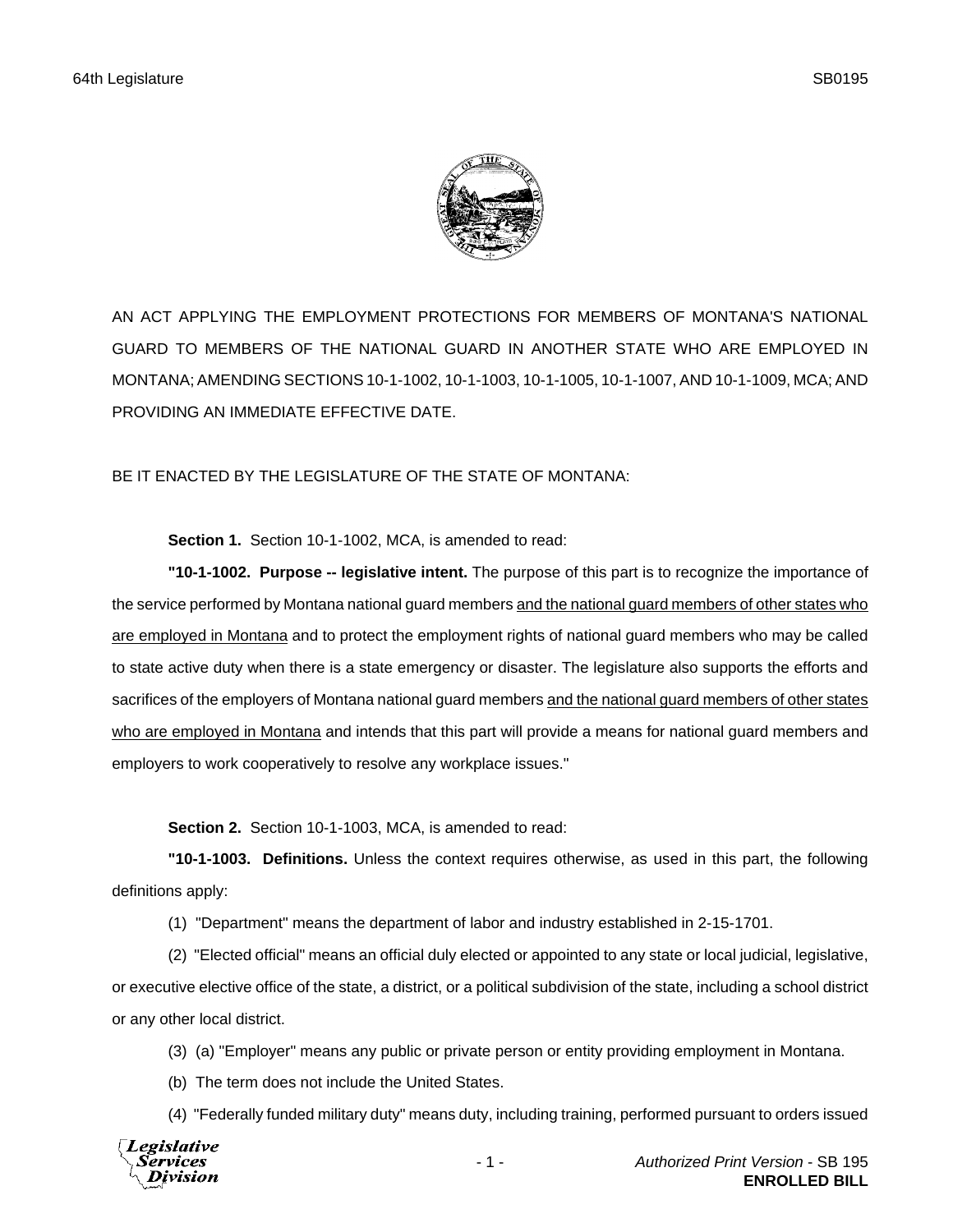under Title 10 or 32 of the United States Code and the time period, if any, required pursuant to a licensed physician's certification to recover from an illness or injury incurred while performing the duty.

(5) "Member" means a member of the state's organized militia provided for in 10-1-103 or a member of the national guard of another state.

(6) "Military service" includes both federally funded military duty and state active duty.

(7) (a) "State active duty" means duty performed by a member when a disaster or an emergency has been declared by the proper authority of the state of Montana pursuant to Article VI, section 13, of the Montana constitution or pursuant to the authority of the governor of any other state to include the time period, if any, required pursuant to a licensed physician's certification to recover from an illness or injury incurred while performing the active duty.

(b) The term does not include federally funded military duty."

**Section 3.** Section 10-1-1005, MCA, is amended to read:

**"10-1-1005. Prohibition against employment discrimination.** An employer may not deny employment, reemployment, reinstatement, retention, promotion, or any benefit of employment or obstruct, injure, discriminate against, or threaten negative consequences against a person with regard to employment because of the person's membership, application for membership, or potential application for membership in the state organized militia national guard of Montana or any other state or because the person may exercise or has exercised a right or may claim or has claimed a benefit under this part."

**Section 4.** Section 10-1-1007, MCA, is amended to read:

**"10-1-1007. Right to return to employment without loss of benefits -- exceptions -- definition.** (1) Subject to the provisions of this section, after a leave of absence for state active duty, a member is entitled to return to employment with the same seniority, status, pay, health insurance, pension, and other benefits as the member would have accrued if the member had not been absent for the state active duty.

(2) (a) If a member was a probationary employee when ordered to state active duty, the employer may require the member to resume the member's probationary period from the date when the member's leave of absence for state active duty began.

(b) An employer may decide whether or not to authorize the member to accrue sick leave, vacation

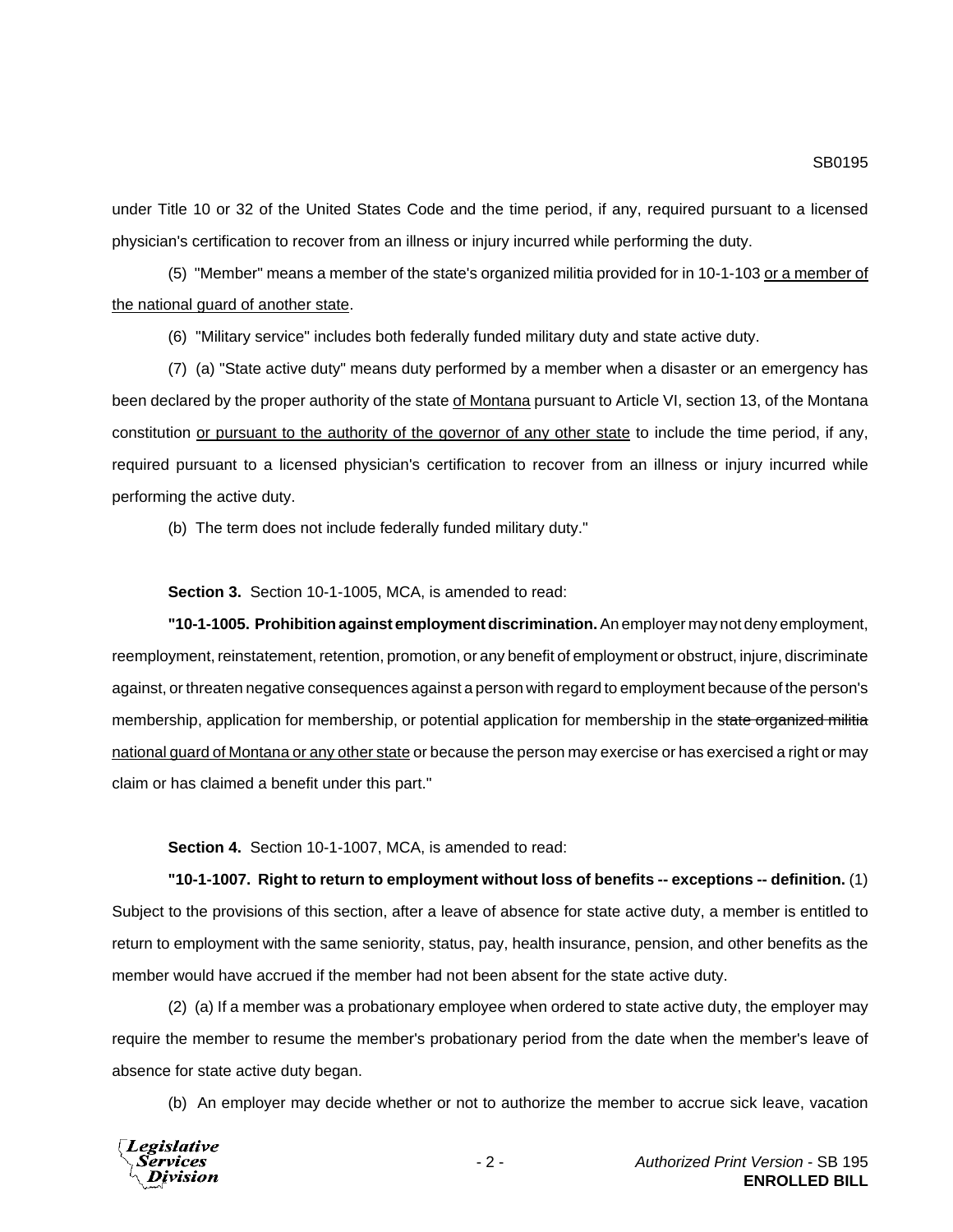leave, military leave, or other leave benefits during the member's leave of absence for state active duty. However, the member may not be provided with lesser leave accrual benefits than are provided to all other employees of the employer in a similar but nonmilitary leave status.

(c) (i) An employer's health plan must provide that:

(A) a member may elect to not remain covered under the employer's health plan while the member is on state active duty but that when the member returns, the member may resume coverage under the plan without the plan considering the employee to have incurred a break in service; and

(B) a member may elect to remain on the employer's health plan while the member is on state active duty without being required to pay more than the regular employee share of the premium, except as provided in subsection (2)(c)(ii).

(ii) If a member's state active duty qualifies the member for coverage under the state of Montana's health insurance plan as an employee of the department of military affairs, the employer's health plan may require the member to pay up to 102% of the full premium for continued coverage.

(iii) A health insurance plan covering an employee who is a member serving on state active duty is not required to cover any illness or injury caused or aggravated by state active duty.

(iv) If the member is a state employee prior to being ordered to state active duty, the member does not become qualified as an employee of the department of military affairs for the purposes of health plan coverage until the member's state active duty qualifies the member to be considered an employee of the department of military affairs pursuant to 2-18-701.

(d) An employer's pension plan must provide that when a member returns to employment from state active duty:

(i) the member's period of state active duty may constitute service with the employer or employers maintaining the plan for the purposes of determining the nonforfeitability of the member's accrued benefits and for the purposes of determining the accrual of benefits under the plan; and

(ii) if the member elects to receive credit and makes the contributions required to accrue the pension benefits that the member would have accrued if the member had not been absent for the state active duty, then the employer shall pay the amount of the employer contribution that would have been made for the member if the member had not been absent.

(e) An employer is not obligated to allow the member to return to employment after the member's

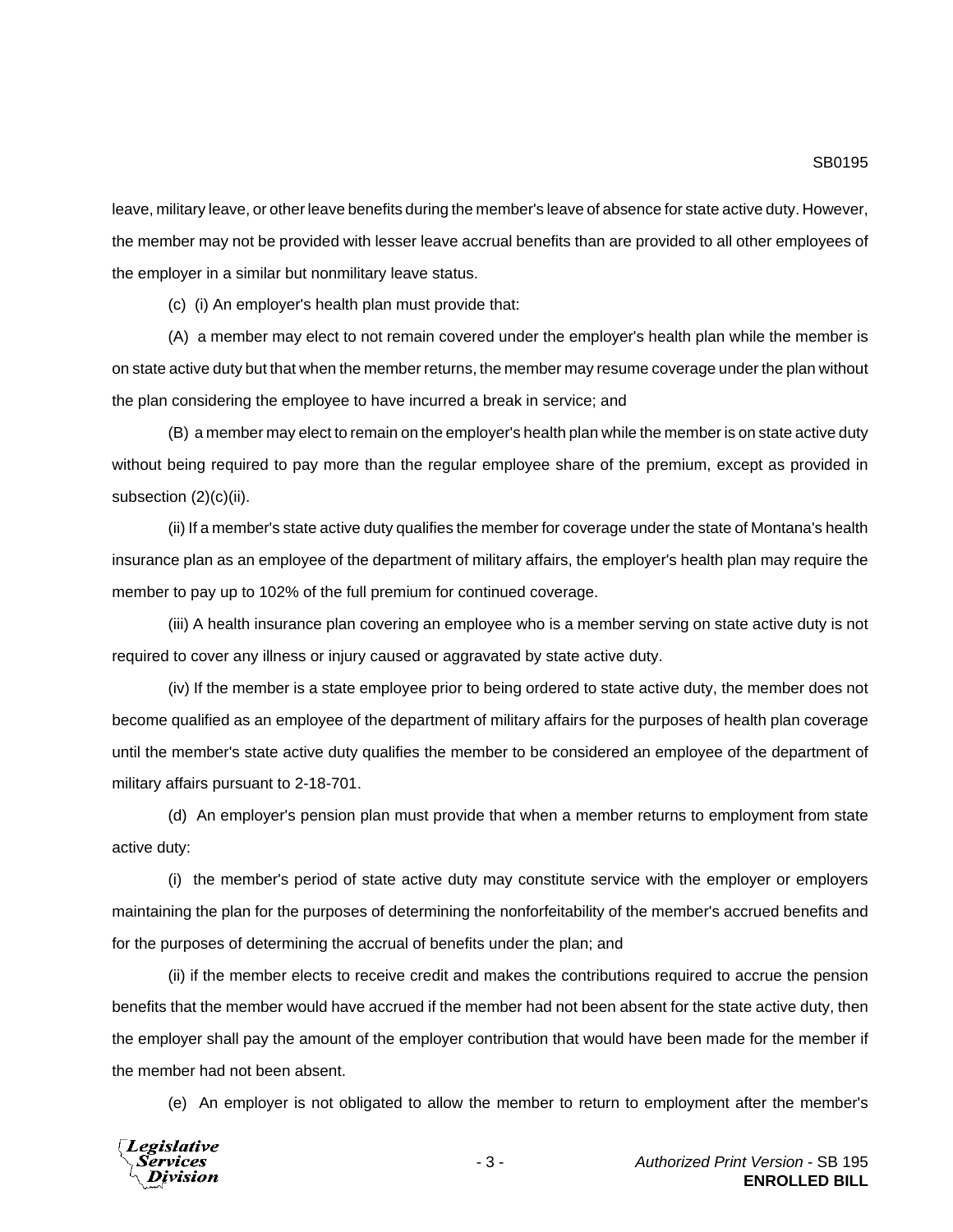absence for state active duty if:

(i) the member is no longer qualified to perform the duties of the position, subject to the provisions of 49-2-303 prohibiting employment discrimination because of a physical or mental disability;

(ii) the member's position was temporary and the temporary employment period has expired;

(iii) the member's request to return to employment was not done in a timely manner;

(iv) the employer's circumstances have changed so significantly that the member's continued employment with the employer cannot reasonably be expected; or

(v) the member's return to employment would cause the employer an undue hardship;

(vi) the member did not inform the employer at the time of hire that the member was a member of the state's organized militia or the national guard of another state; or

(vii) the member enlisted in the state's organized militia or another state's national guard during the course of employment with the employer and did not inform the employer of the enlistment.

(3) (a) For the purposes of this section and except as provided in subsection (3)(b), "timely manner" means:

(i) for state active duty of up to 30 days, the member returned to employment the next regular work shift following safe travel time plus 8 hours;

(ii) for state active duty of 30 days to 180 days, the member returned to employment within 14 days of termination of state active duty; and

(iii) for state active duty of more than 180 days, the member returned to employment within 90 days of termination of the state active duty.

(b) If there are extenuating circumstances that preclude the member from returning to employment within the time period provided in subsection (3)(a) through no fault of the member, then for the purposes of this section "timely manner" means within the time period specified by the adjutant general provided for in 2-15-1202."

**Section 5.** Section 10-1-1009, MCA, is amended to read:

**"10-1-1009. Paid military leave for public employees.** (1) An employee of the state or of any political subdivision, as defined in 2-9-101, who is a member of the organized militia of this state national quard of Montana or any other state or who is a member of the organized or unorganized reserve corps or military forces of the United States and who has been an employee for a period of at least 6 months must be given leave of

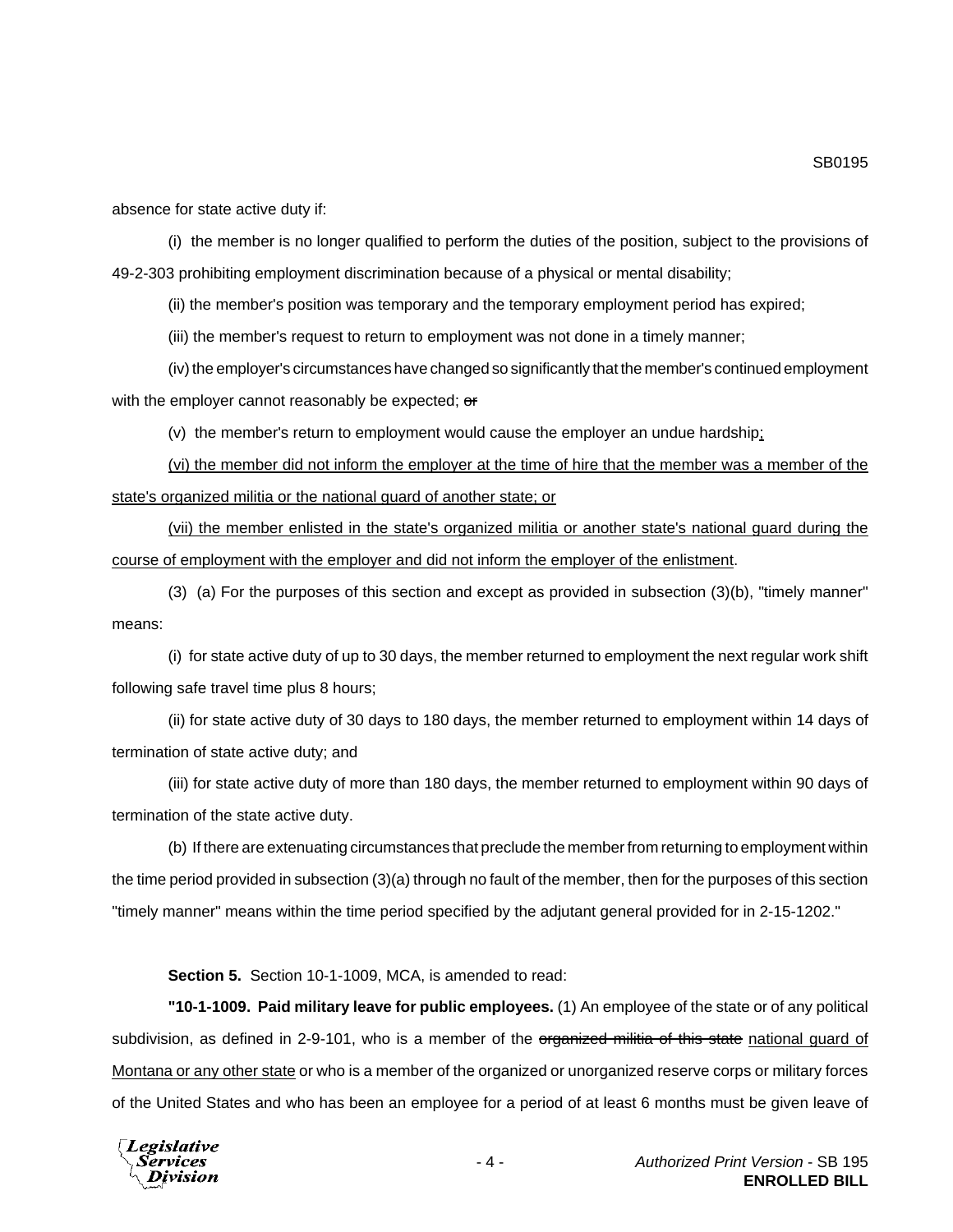absence with pay accruing at a rate of 120 hours in a calendar year, or academic year if applicable, for performing military service.

(2) Military leave may not be charged against the employee's annual vacation time.

(3) Unused military leave must be carried over to the next calendar year, or academic year if applicable, but may not exceed a total of 240 hours in any calendar or academic year."

**Section 6. Coordination instruction.** If both House Bill No. 68 and [this act] are passed and approved and if both amend 10-1-1003, then the sections amending 10-1-1003 are void and 10-1-1003 must be amended as follows:

**"10-1-1003. Definitions.** Unless the context requires otherwise, as used in this part, the following definitions apply:

(1) "Department" means the department of labor and industry established in 2-15-1701.

(2) "Elected official" means an official duly elected or appointed to any state or local judicial, legislative, or executive elective office of the state, a district, or a political subdivision of the state, including a school district or any other local district.

(3) (a) "Employer" means any public or private person or entity providing employment in Montana.

(b) The term does not include the United States.

(4) "Federally funded military duty" means duty, including training, performed pursuant to orders issued under Title 10 or Title 32 of the United States Code and the time period, if any, required pursuant to a licensed physician's certification to recover from an illness or injury incurred while performing the duty.

(5) "Member" means a member of the state's organized militia provided for in 10-1-103 or a member of the national guard of another state.

(6) "Military service" includes both federally funded military duty and state active military duty.

(7) (a) "State active military duty" means duty performed by a member when a disaster or an emergency has been declared by the proper authority of the state pursuant to Article VI, section 13, of the Montana constitution, the authority of the governor of any other state, or 10-1-505 to include and the time period, if any, required pursuant to a licensed physician's certification to recover from an illness or injury incurred while performing the active state military duty.

(b) The term does not include federally funded military duty."

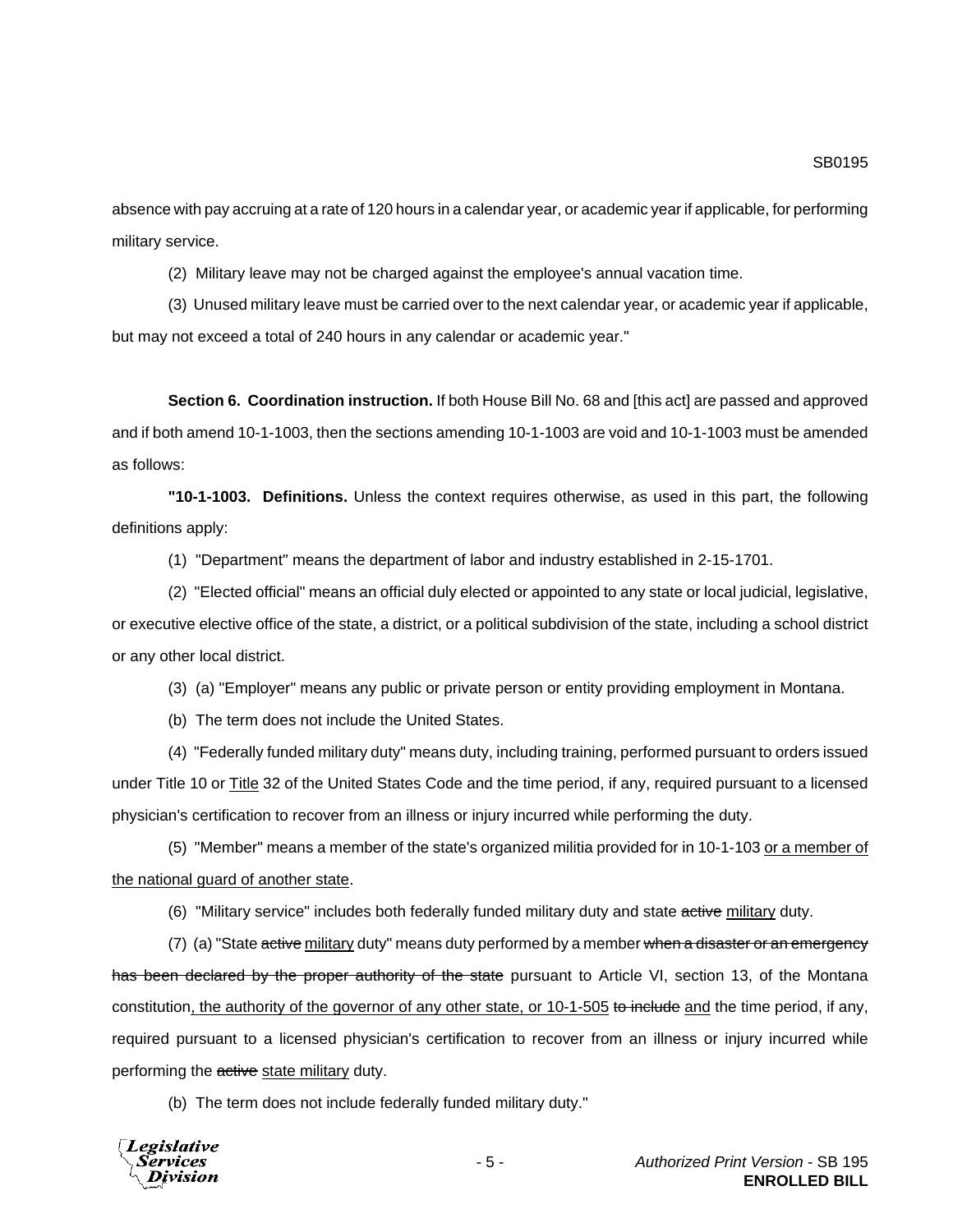**Section 7. Effective date.** [This act] is effective on passage and approval.

- END -

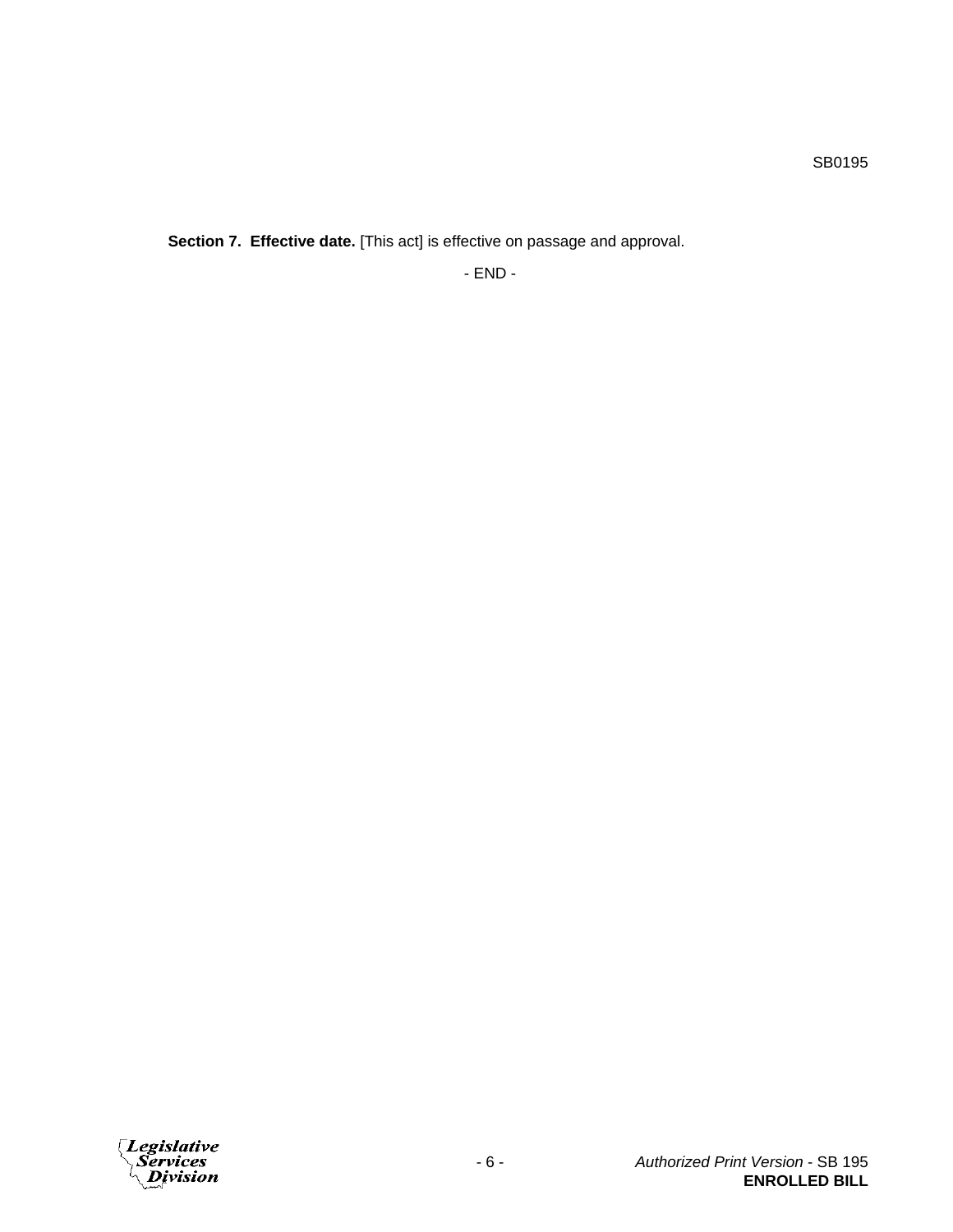SB0195

I hereby certify that the within bill, SB 0195, originated in the Senate.

Secretary of the Senate

President of the Senate

| Signed this | dav     |
|-------------|---------|
| of          | , 2015. |

Speaker of the House

| Signed this | dav     |
|-------------|---------|
| οf          | , 2015. |